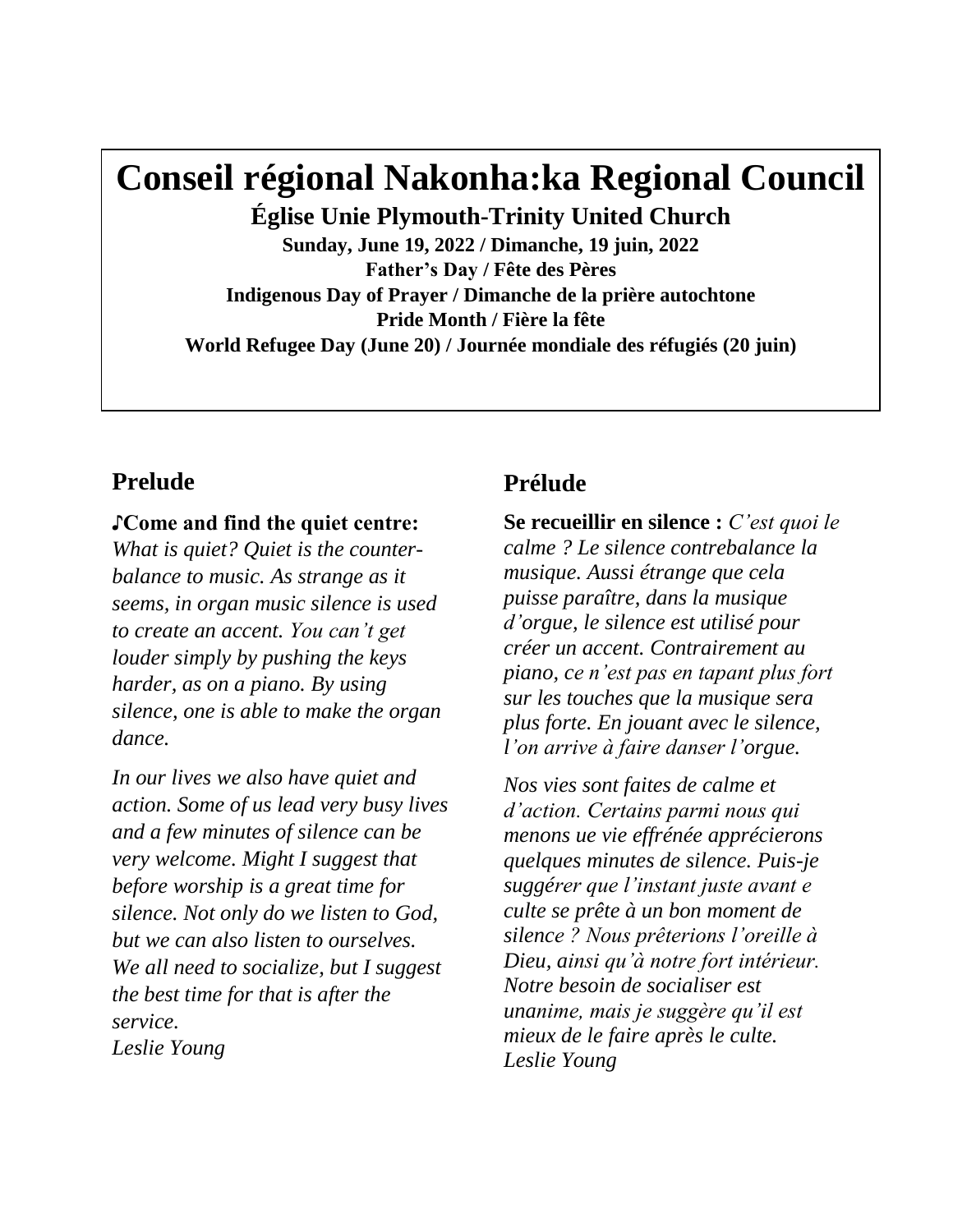## **Greetings & Welcome**

## Gathering Song **VU** 381

Spirit of Life, come unto me. Sing in my heart all the stirrings of compassion. Blow in the wind, rise in the sea; move in the hand, giving life the shape of justice. Roots hold me close; wings set me free; Spirit of Life, come to me, come to me.

### **Acknowledgement of the land**

For thousands of years, First Nations peoples have walked on this land; their relationship with creation is at the centre of their lives and spirituality. At Plymouth-Trinity, we are gathered on the traditional unceded territory of the Abenaki and acknowledge their stewardship of the land throughout the ages.

As we strive to better educate ourselves and work towards reconciliation, we commit to live with respect on this land, and live in peace and friendship with its peoples.

### **Accueil & salutations**

## **Chant de rassemblement** NVU 100

Souffle de Vie, envahis-moi; chante en mon cœur tout l'amour de la compassion. Souffle le vent, gonfle la mer, Bouge la main pour que la vie soit justice. Enlace-moi, envole-moi; Souffle de Vie, viens en moi, viens en moi.

## **Reconnaissance du territoire**

Des millénaires durant, les peuples des Premières Nations ont marché sur cette terre; leur relation avec la création est au centre de leur vie et de leur spiritualité. À Plymouth-Trinity, nous nous rassemblons sur le territoire traditionnel non cédé des Abénaquis et nous reconnaissons leurs soins à la terre, depuis des temps immémoriaux.

Nous nous efforcerons à mieux nous éduquer ainsi qu'à œuvrer pour la réconciliation ; nous nous engageons aussi à vivre avec respect sur cette terre et à vivre dans la paix et l'amitié avec les êtres qui l'habitent.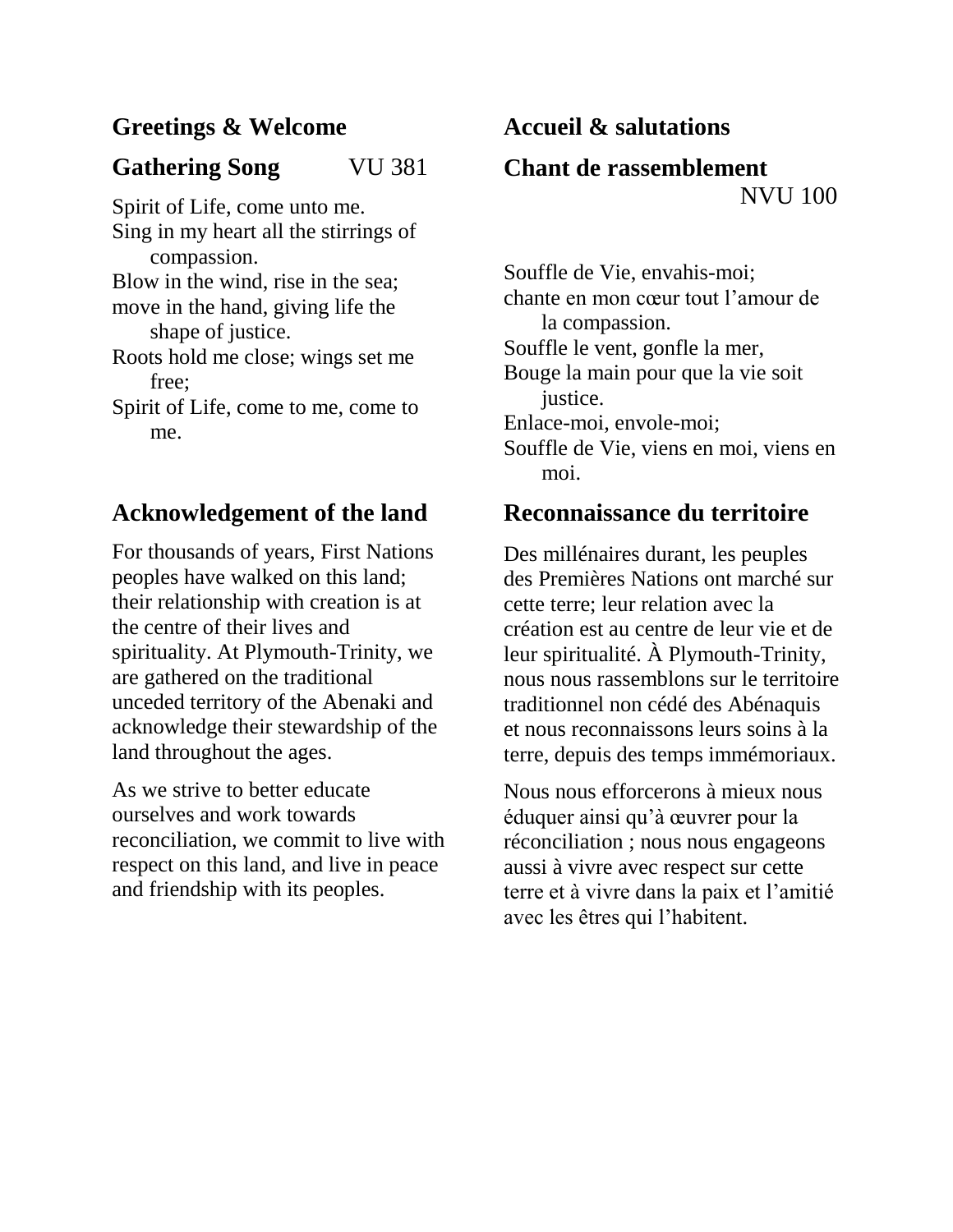## **Call to worship**

Voices of truth come to us, voices from ancient people of faith, voices from the history of the church, voices of the followers of Jesus in every part of the world today.

Each voice witnesses in its own way, opening to us one perspective on the reality of God at work through Jesus Christ.

As we come to worship, may our voices be joined with theirs, in one great chorus of praise to the Holy One!

Let us worship God.

 *- Rod Sykes, Calgary, Alta, Gathering, inspired by Hebrews 12:1-2*

## **Opening Hymn**

*v1)* J'ai soif de ta présence, Jésus chef de ma foi. Dans ma faiblesse immense, que ferais-je sans toi?

*Refrain Chaque jour, à chaque heure, oh j'ai besoin de toi! Viens Jésus et demeure, demeure auprès de moi!*

v2) Quand l'ennemi, dans l'ombre, s'assemble autour de moi, accablé par le nombre, Que ferais-je sans toi?

## **Appel à l'adoration**

Les échos de voix véridiques nous parviennent, les voix de ces fidèles d'autrefois, les voix qui ont retenti au long de l'histoire de l'Église, les voix des disciples de Jésus, aujourd'hui, aux quatre coins du monde. Chacune de ces voix porte témoignage à sa façon, nous dévoile une perspective unique sur l'œuvre de Dieu qui advient en Jésus Christ. Alors que nous sommes assemblé.es pour le culte, que nos voix se joignent aux leurs, et fassent retentir un immense chant de louange au Dieu saint! Venez maintenant, adorons Dieu.

*- traduction et adaptation : D. Fortin/ MiF*

**Cantique NVU 312**

J'ai soif de ta présence

## *Refrain*

*v3)* Pendant les jours d'orage, d'obscurité, d'effroi, quand faibli mon courage, Que ferais-je sans toi?

## *Refrain*

*v4)* Ô Jésus, ta présence, c'est la vie et la paix la paix dans la souffrance, Et la vie à jamais.

### *Refrain*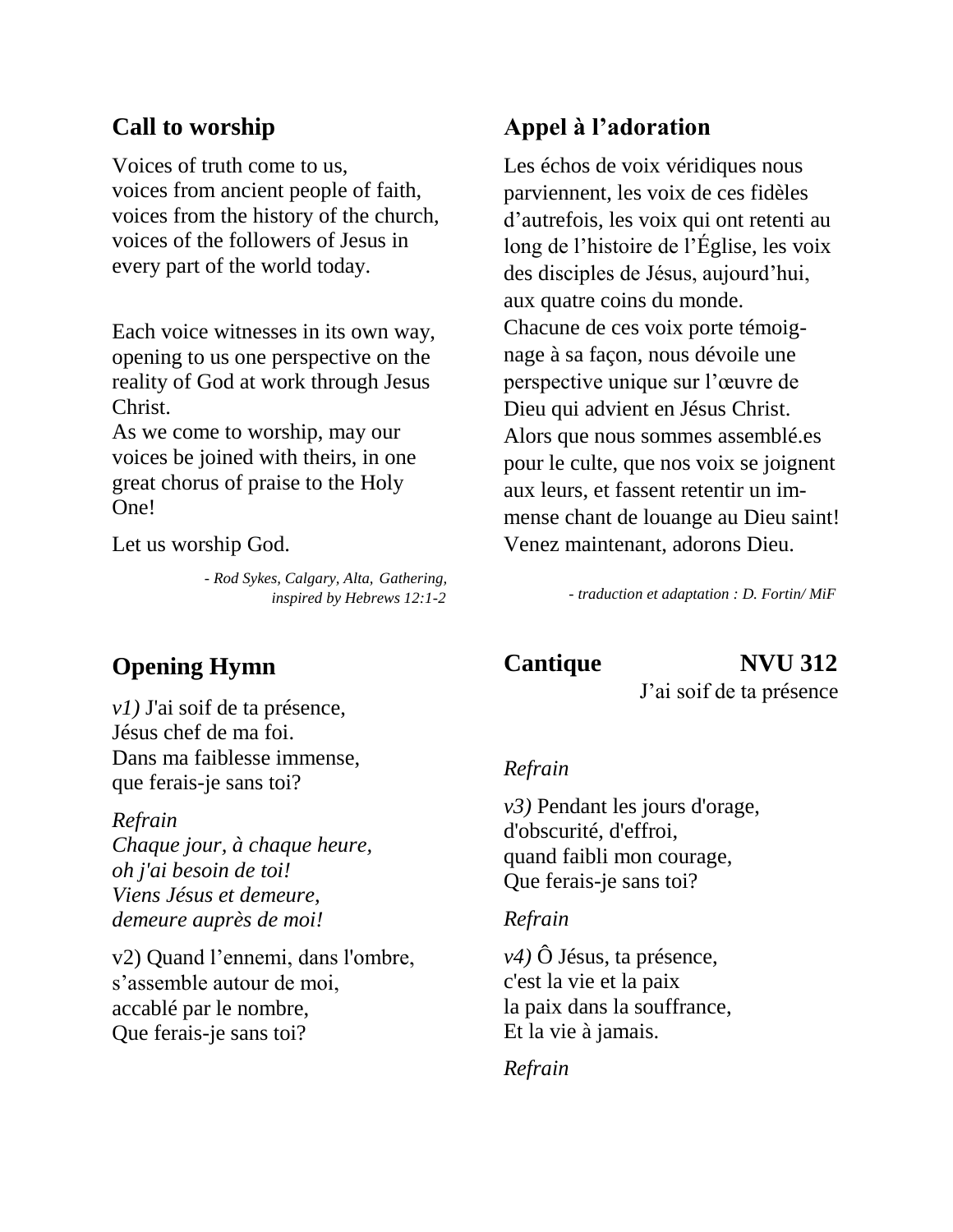## **Opening Prayer**

On you, Holy One, our souls wait. **Our hope is in you and from you, O God.**

You are our rock and our salvation; you are the fortress that keeps us safe. **Our hope is in you and from you, O God.**

By your love, you save us, by your grace, you define us, by your Word, you give us refuge.

**Our hope is in you and from you, O God.**

So you bring us together. **You bring us together.** In your confidence. **In your hope.** In your love.

**Amen.**

 *- Richard Bott, Vancouver, BC*

## **Life of the Community**

## **Illumination Prayer**

Living God, in hopeful prayer, we ask that you open our spirits, our minds, and our hearts.

We will then listen with all of our senses for your life-giving message in scripture today. Amen.

> *- Kate Gregory, while at Belwood-Metz P.C., Belwood, Ont.*

## **Prière d'Ouverture**

Dieu saint, nos âmes sont tendues vers toi.

## **Tu es et tu crées notre espérance, ô Dieu.**

Tu es notre rocher et notre salut; tu es notre forteresse, notre abri et notre protection,

**Tu es et tu crées notre espérance, ô Dieu.**

Par ton amour, tu nous sauves, par ta grâce, tu nous personnalises, par ta Parole, tu nous sauvegardes. **Tu es et tu crées notre espérance,** 

**ô Dieu.**

Ainsi tu nos rassembles.

**Tu nous rassembles.**

Dans la confiance en toi.

**Dans l'espérance en toi.**

Dans l'amour de toi.

### **Amen.**

 *- traduction et adaptation : D. Fortin/ MiF*

# **Vie communautaire**

## **Prière d'Illumination**

Dieu de vie, avec espérance nous te prions d'ouvrir nos âmes, nos esprits et nos cœurs.

Et nous accueillerons de tous nos sens ton message de vie proclamé dans l'Écriture de ce jour. Amen.

 *- traduction et adaptation : D. Fortin / MiF*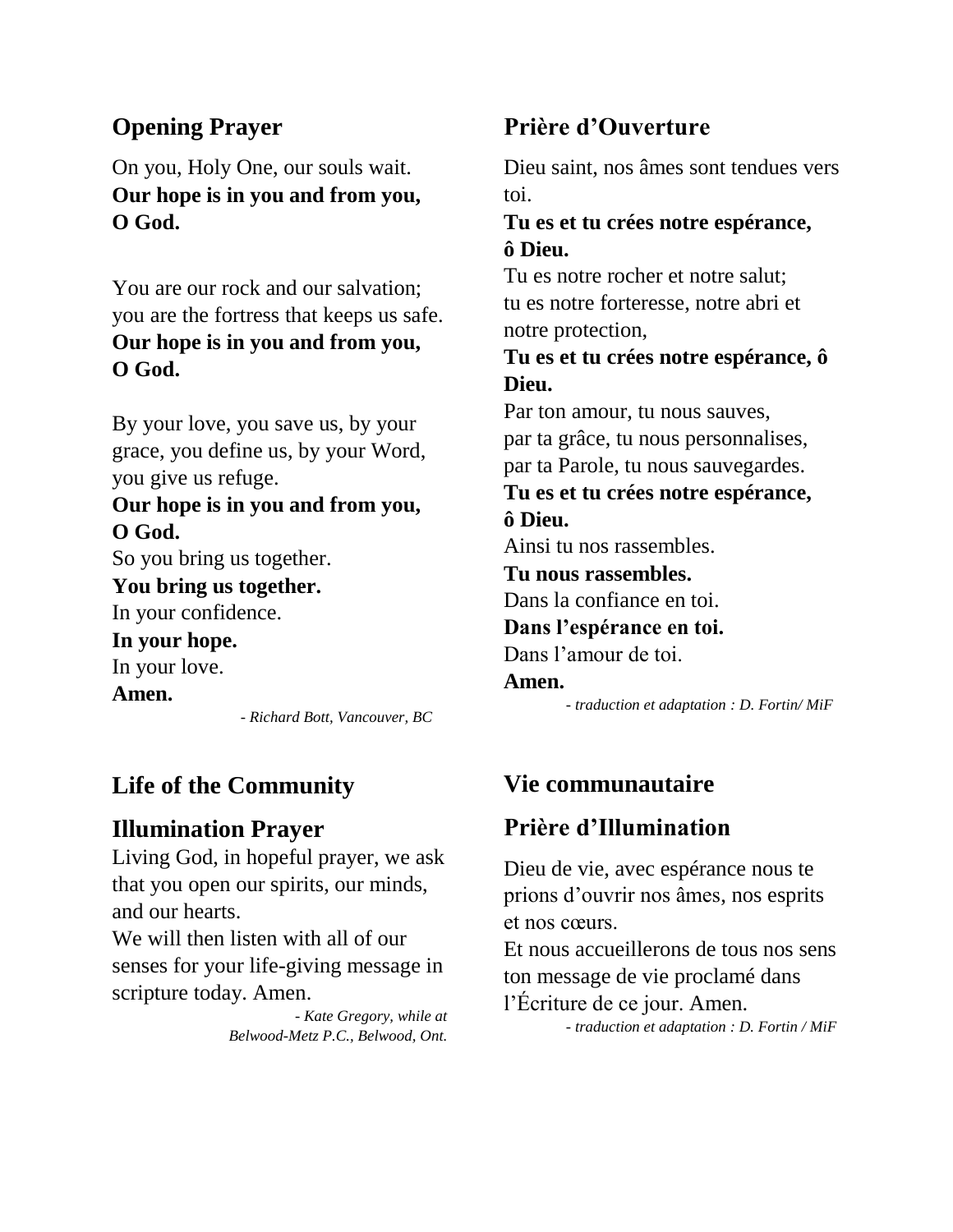## **Scripture readings**

*1 Kings 19:1-15*

Ahab told Jezebel all that Elijah had done and how he had killed all the prophets with the sword. Then Jezebel sent a messenger to Elijah, saying, "So may the gods do to me and more also, if I do not make your life like the life of one of them by this time tomorrow." Then he was afraid; he got up and fled for his life and came to Beer-sheba, which belongs to Judah; he left his servant there.

But he himself went a day's journey into the wilderness and came and sat down under a solitary broom tree. He asked that he might die, "It is enough; now, O Lord, take away my life, for I am no better than my ancestors."

Then he lay down under the broom tree and fell asleep. Suddenly an angel touched him and said to him, "Get up and eat." He looked, and there at his head was a cake baked on hot stones and a jar of water. He ate and drank and lay down again. The angel of the Lord came a second time, touched him, and said, "Get up and eat, or the journey will be too much for you."

## **Lectures de la Bible** *1 Rois 19 : 1 - 15*

Akhab parla à Jézabel de tout ce qu'avait fait Elie, et de tous ceux qu'il avait tués par l'épée, tous les prophètes. Jézabel envoya un messager à Elie pour lui dire : « Que les dieux me fassent ceci et encore cela si demain, à la même heure, je n'ai pas fait de ta vie ce que tu as fait de la leur ! » Voyant cela, Elie se leva et partit pour sauver sa vie ; il arriva à Béer-Shéva qui appartient à Juda et y laissa son serviteur. Lui-même s'en alla au désert, à une journée de marche. Y étant parvenu, il s'assit sous un genêt isolé. Il demanda la mort et dit : « Je n'en peux plus ! Maintenant, Seigneur, prends ma vie, car je ne vaux pas mieux que mes ancêtres. »

Puis il se coucha et s'endormit sous un genêt isolé. Mais voici qu'un ange le toucha et lui dit : « Lève-toi et mange ! » Il regarda : à son chevet, il y avait une galette cuite sur des pierres chauffées, et une cruche d'eau; il mangea, il but, puis se recoucha. L'ange du Seigneur revint, le toucha et dit : « Lève-toi et mange, car autrement le chemin serait trop long pour toi. »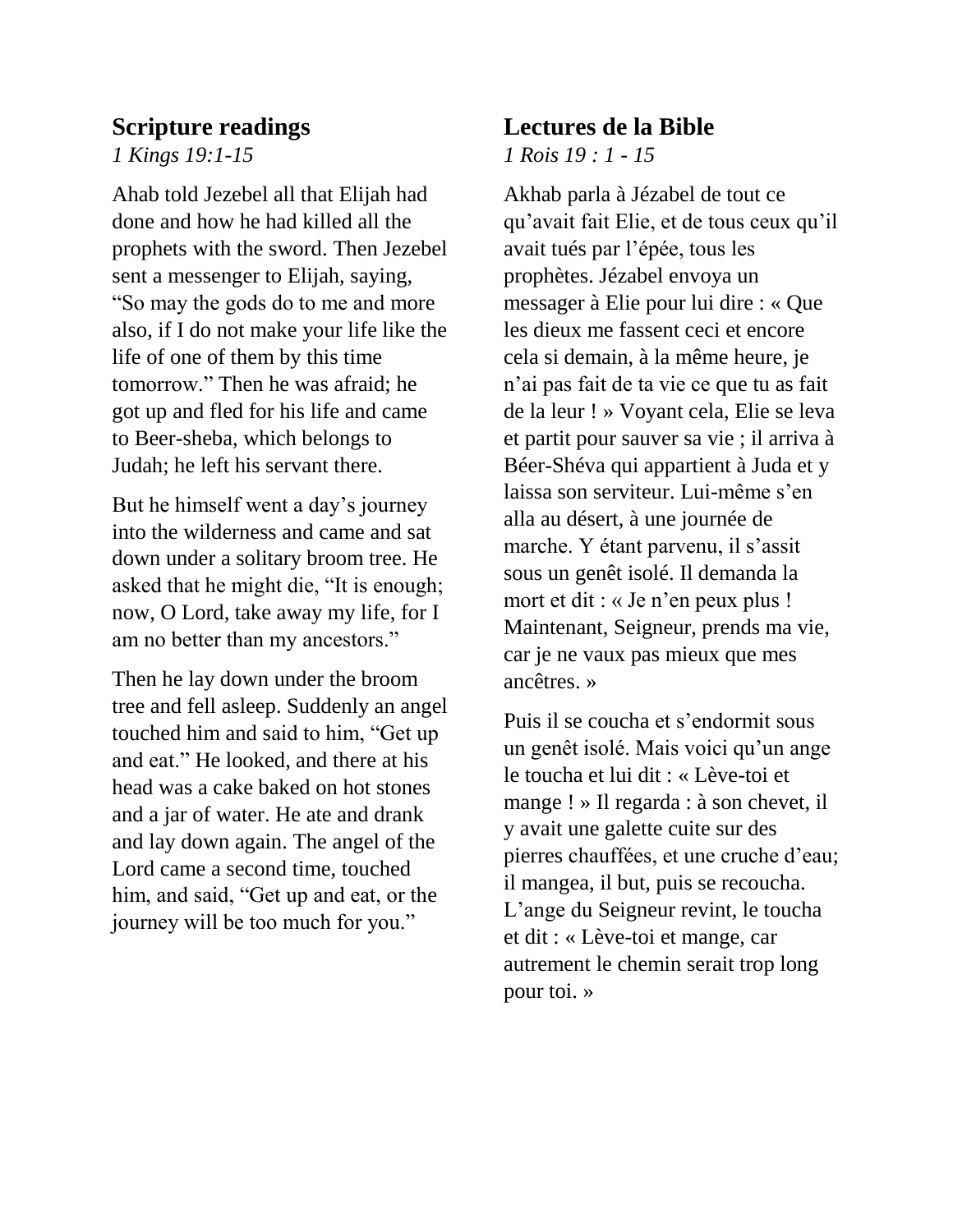He got up and ate and drank; then he went in the strength of that food forty days and forty nights to Horeb the mount of God. At that place he came to a cave and spent the night there.

Then the word of the Lord came to him, saying, "What are you doing here, Elijah?" He answered, "I have been very zealous for the Lord, the God of hosts, for the Israelites have forsaken your covenant, thrown down your altars, and killed your prophets with the sword. I alone am left, and they are seeking my life, to take it away."

He said, "Go out and stand on the mountain before the Lord, for the Lord is about to pass by." Now there was a great wind, so strong that it was splitting mountains and breaking rocks in pieces before the Lord, but the Lord was not in the wind, and after the wind an earthquake, but the Lord was not in the earthquake, and after the earthquake a fire, but the Lord was not in the fire, and after the fire a sound of sheer silence.

Elie se leva, il mangea et but puis, fortifié par cette nourriture, il marcha quarante jours et quarante nuits jusqu'à la montagne de Dieu, l'Horeb. Il arriva là, à la caverne, et y passa la nuit Alors, la parole du Seigneur lui fut adressée : « Que fais-tu ici, Elie? » Il répondit : « Je suis rempli de zèle pour le Seigneur, le Dieu de l'univers: les Israëlites ont abandonné ton alliance, démoli tes autels et tué tes prophètes par l'épée ; je suis le seul qui reste, et l'on cherche à m'enlever la vie.  $\gg -$ 

Le Seigneur dit : « Sors et tiens-toi sur la montagne, devant le Seigneur; voici, le Seigneur va passer. » Il y eut devant le Seigneur un vent fort et puissant qui érodait les montagnes et fracassait les rochers ; le Seigneur n'était pas dans le vent. Après le vent, il y eut un tremblement de terre ; le Seigneur n'était pas dans le tremblement de terre. Après le tremblement de terre, il y eut un feu ; le Seigneur n'était pas dans le feu. Et après le feu le son d'un fin silence.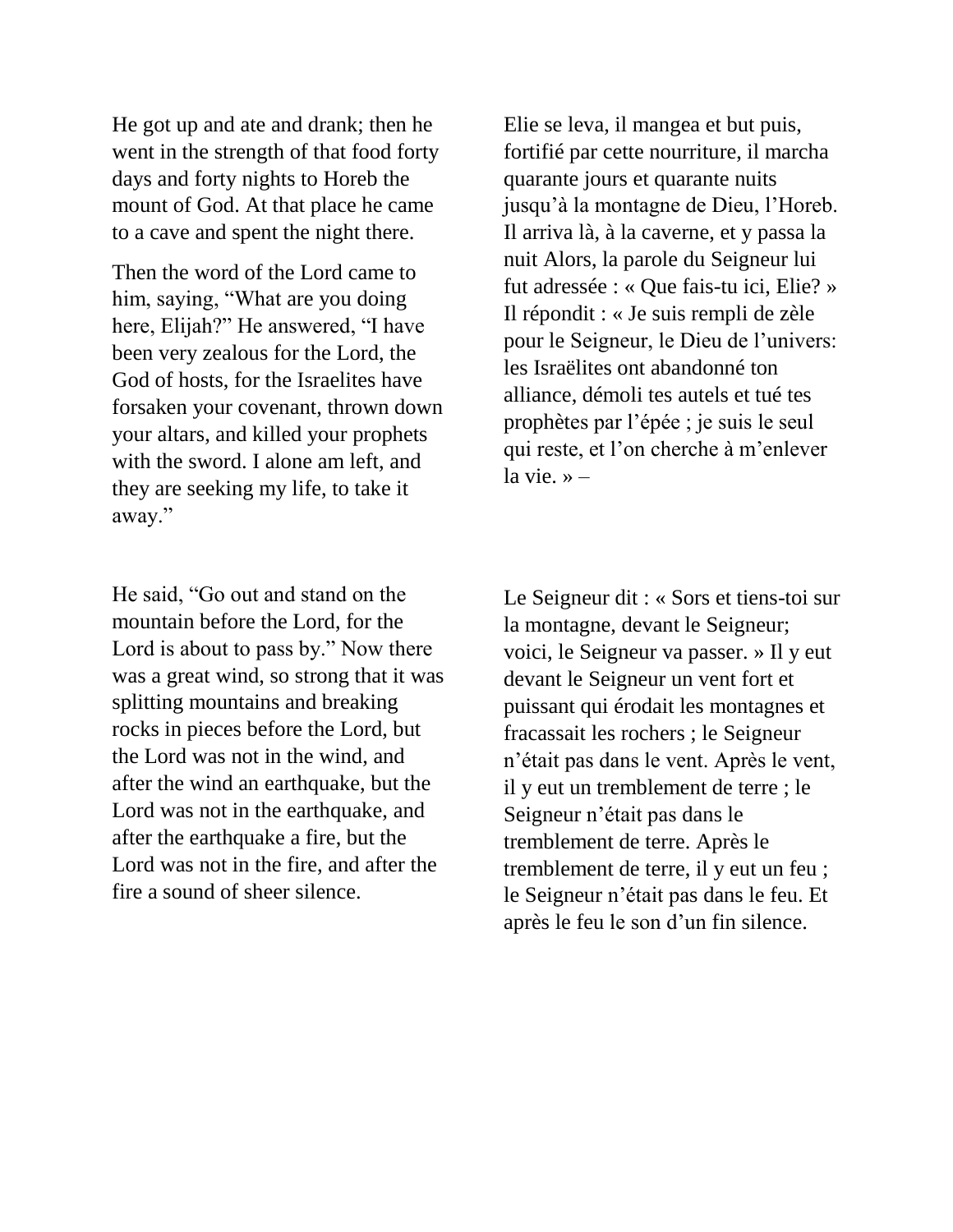When Elijah heard it, he wrapped his face in his mantle and went out and stood at the entrance of the cave. Then there came a voice to him that said, "What are you doing here, Elijah?" He answered, "I have been very zealous for the Lord, the God of hosts, for the Israelites have forsaken your covenant, thrown down your altars, and killed your prophets with the sword. I alone am left, and they are seeking my life, to take it away." Then the Lord said to him, "Go, return on your way to the wilderness of Damascus; when you arrive, you shall anoint Hazael as king over Aram.

### **Hymn VU p 766**

As the deer pants for the water

*v1)* As the deer pants for the water, so my soul longs after you; you alone are my heart's desire and I long to worship you.

#### *Refrain*

*You alone are my strength, my shield to you alone may my spirit yield; you alone are my heart's desire, and I long to worship you!*

*v2)* Day and night I cry, my heart is breaking, tears my only food; while my enemies jeer and taunt me, saying "Where is Now your God?"

Alors, en l'entendant, Elie se voila le visage avec son manteau ; il sortit et se tint à l'entrée de la caverne. Une voix s'adressa à lui : « Pourquoi es-tu ici, Elie ? » Il répondit : « Je suis rempli de zèle pour le Seigneur, le Dieu de l'univers : les Israëlites ont abandonné ton alliance, démoli tes autels et tué tes prophètes par l'épée ; je suis le seul qui reste, et l'on cherche à m'enlever la vie. » Le Seigneur lui dit : « Va, reprends ton chemin en direction du désert de Damas. Quand tu seras arrivé, tu oindras Hazaël comme roi sur Aram.

### *Refrain*

*v3)* Why am I so sad, so troubled; why must suffering be so long? I will hope in you, my God and saviour, praise you with a song!"

*Refrain*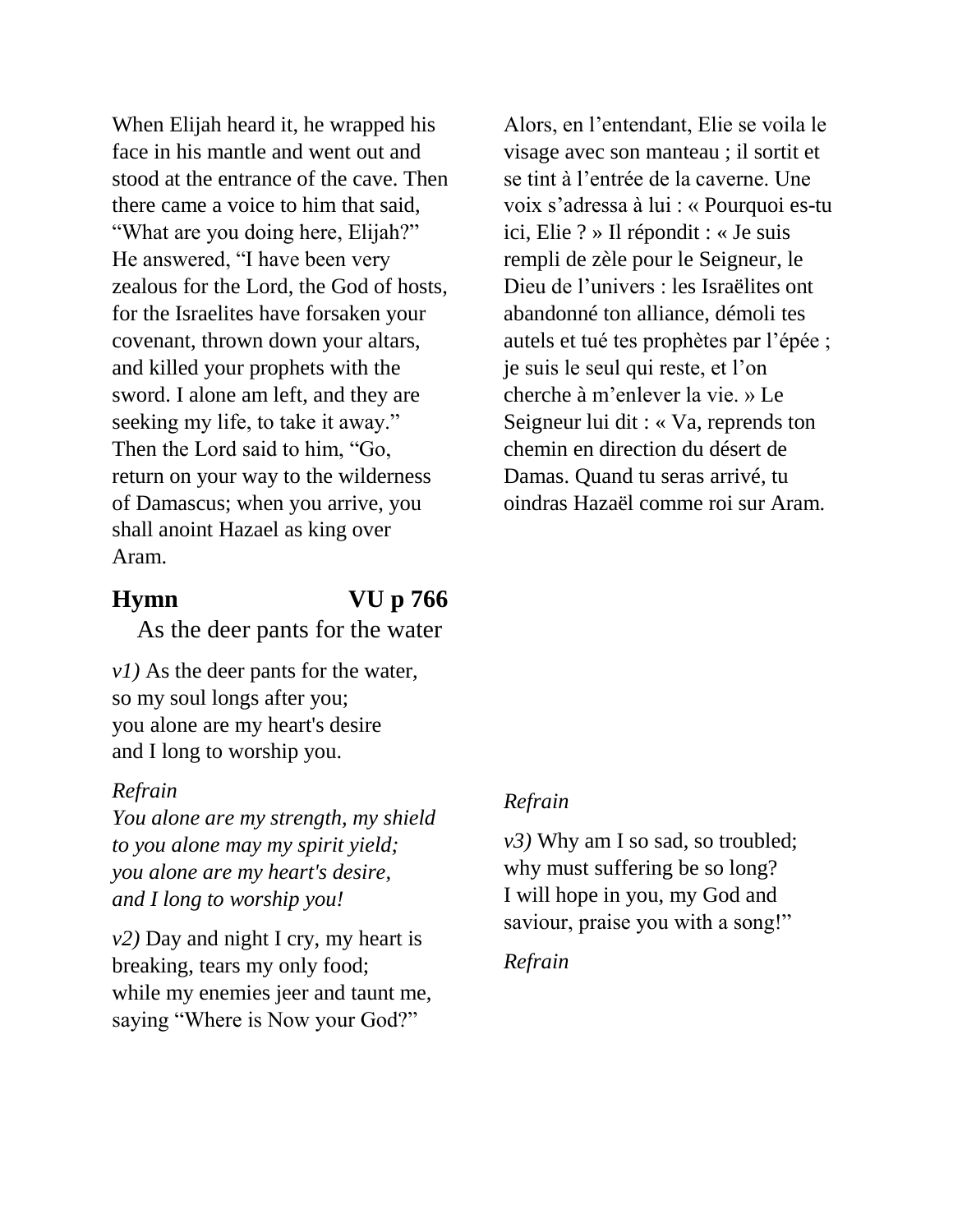#### *Galatians 3: 23-29*

Now before faith came, we were imprisoned and guarded under the law until faith would be revealed. Therefore the law was our disciplinarian until Christ came, so that we might be reckoned as righteous by faith. But now that faith has come, we are no longer subject to a disciplinarian, for in Christ Jesus you are all children of God through faith. As many of you as were baptized into Christ have clothed yourselves with Christ. There is no longer Jew or Greek; there is no longer slave or free; there is no longer male and female, for all of you are one in Christ Jesus. And if you belong to Christ, then you are Abraham's offspring, heirs according to the promise.

#### *Galates 3: 23-29*

Avant la venue de la foi, nous étions en captivité sous la loi, en vue de la foi qui devait être révélée. Ainsi donc, la loi a été notre surveillant, en attendant le Christ, afin que nous vivions la justification par la foi. Mais, à présent, avec la venue de la foi, nous ne sommes plus sous la soumission de ce surveillant. Car tous et toutes, vous êtes, par la foi, enfants de Dieu, en Jésus Christ. Oui, vous qui avez été toutes et tous baptisé.es en Christ, vous avez revêtu Christ. Il n'y a plus ni Juif, ni Grec ; il n'y a plus ni esclave, ni personne libre ; il n'y a plus l'homme et la femme ; car dans votre totalité, vous n'êtes qu'un en Jésus Christ. Et si vous appartenez au Christ, c'est donc que vous êtes la descendance d'Abraham ; selon la promesse, vous êtes héritières et héritiers.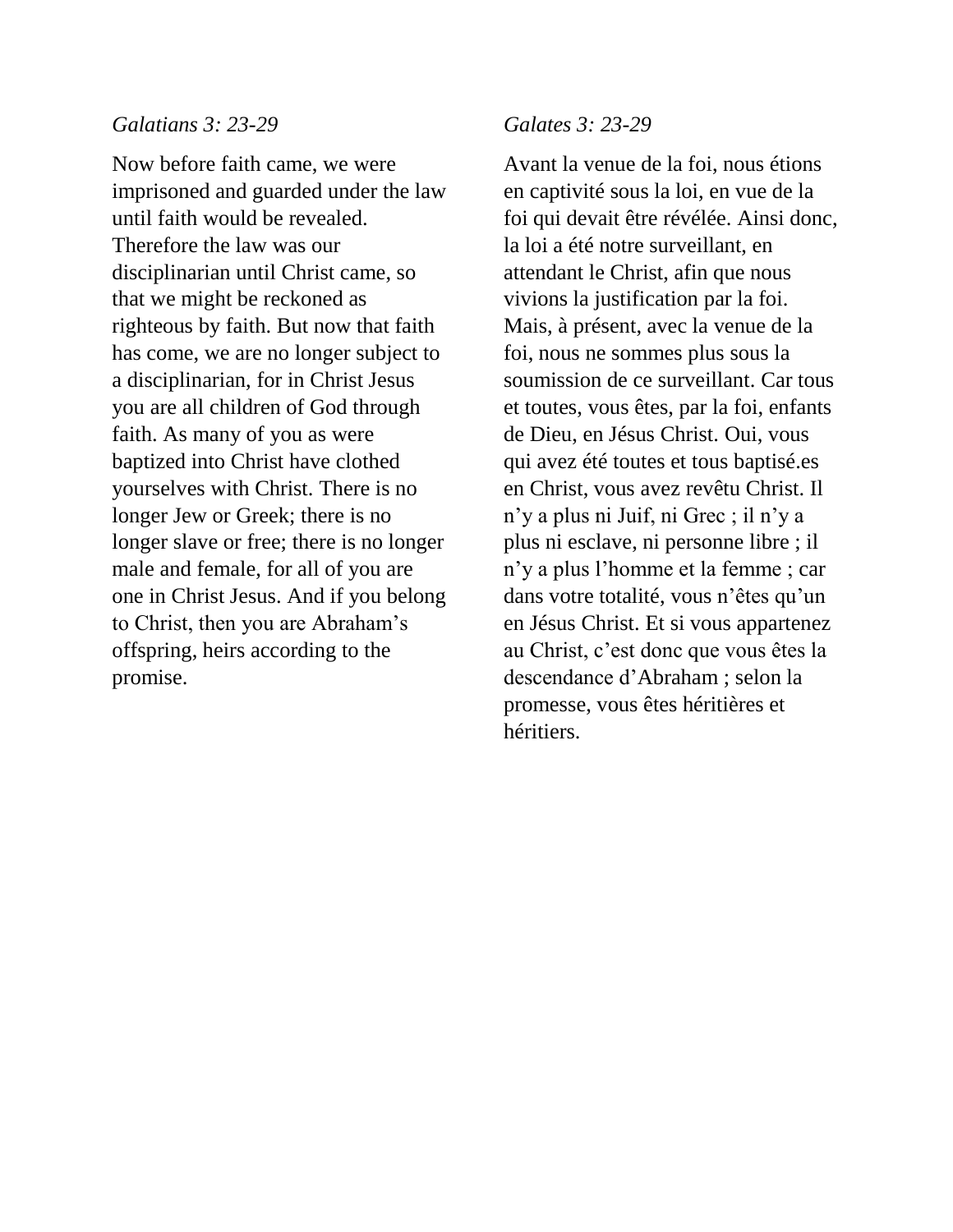## **Hymn VU 588**

Many are the lightbeams

*v1)* Many are the lightbeams from the one light. Our one light is Jesus.

Many are the lightbeams from the one light;

we are one in Christ.

*v2)* Many are the branches of the one tree.

Our one tree is Jesus.

Many are the branches of the one tree; We are one in Christ.

*v3)* Many are the gifts given, love is all one.

Love's the gift of Jesus.

Many are the gifts given, love is all one;

We are one in Christ.

*v4)* Many ways to serve God, the Spirit is one,

servant spirit of Jesus.

Many ways to serve God, the Spirit is one;

we are one in Christ.

*v5)* Many are the members, the body is one, members all of Jesus.

Many are the members, the body is one; we are one in Christ.

## **Cantique NVU 166**

Nombreux sont les rayons

*v1)* Nombreux sont les rayons, un seul soleil; ce soleil, c'est Jésus! Nombreux sont les rayons, un seul soleil, unis dans le Christ. *v2)* Nombreux sont les sarments, une seule vigne; notre vigne, c'est Jésus! Nombreux sont les sarments, une seule vigne; unis dans le Christ. *v3)* Nombreux sont les talents, un seul amour, notre amour, c'est Jésus! Nombreux sont les talents, un seul amour, unis dans le Christ. *v4)* Nombreux sont les chemins, du même esprit;

Esprit saint de Jésus!

Nombreux sont les chemins, du même esprit,

unis dans le Christ.

*v5)* Nombreux sont les membres, d'un même corps; Tous membres de Jésus! Nombreux sont les membres, d'un même corps, unis dans le Christ.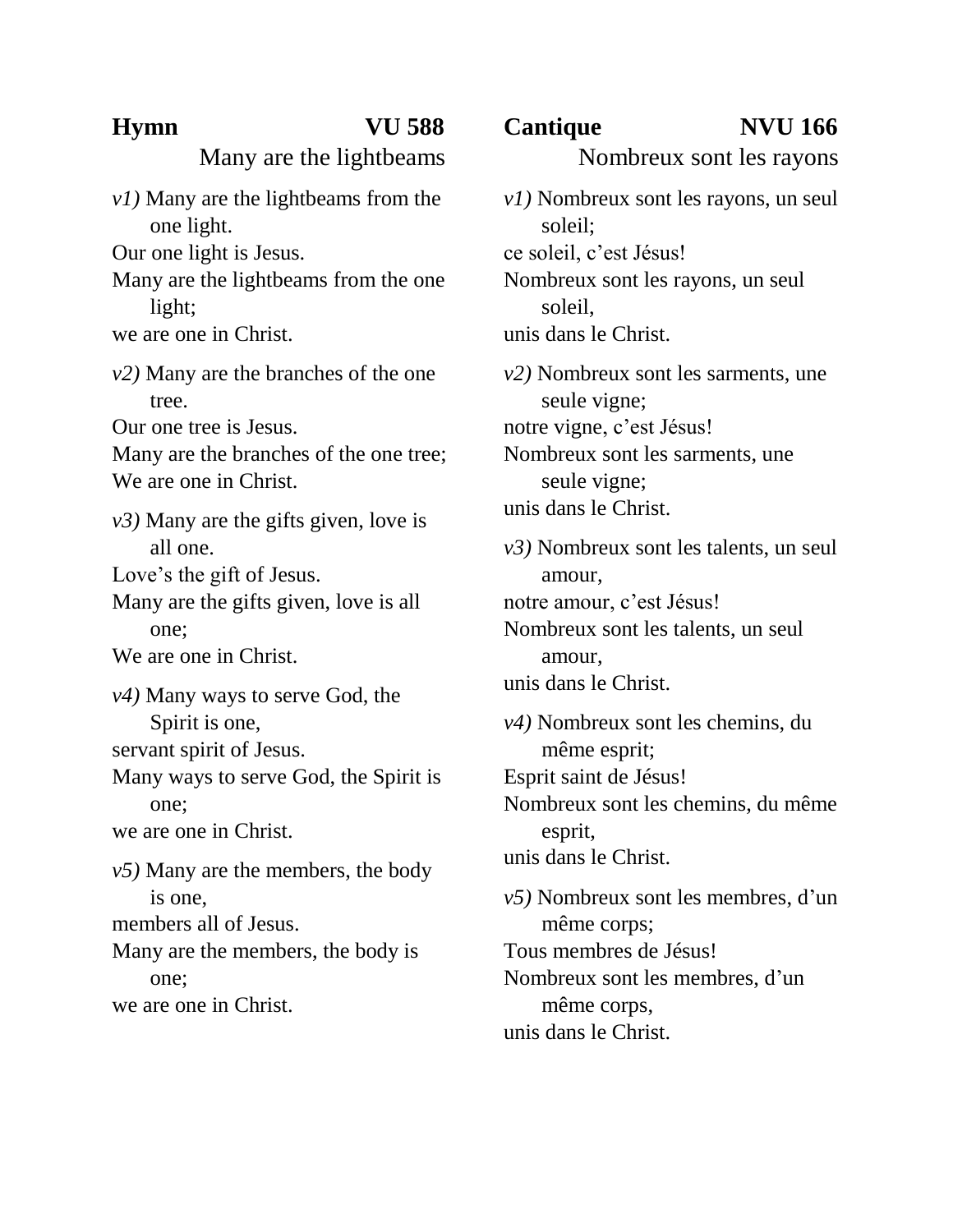## **Children's Time**

**Message: Now, that faith has**

 **come…**

**Hymn VU 652** Be still my soul

*v1)* Be still, my soul; for God is on your side; bear patiently the cross of grief or pain. Trust in your God, your saviour and your guide, who through all changes faithful will remain. Be still, my soul, your best, your heavenly friend through stormy ways leads to a peaceful end. *v2)* Be still, my soul, your God will undertake to guide the future as surely the past. Your hope, your confidence, let nothing shake; all now mysterious shall be bright at last. Be still, my soul; life's tempests still obey the voice that once the waves' wild fury stayed.

## **Pour les enfants**

**Message : Mais à présent, avec la venue de la foi ….**

## **Cantique**

*v3)* Be still, my soul; the hour is hastening on when we shall be forever in God's peace; when disappointment, grief, and fear are gone, love's joys restore, our strivings all shall cease. Be still my soul; when change and tears are past, all safe and blessèd we shall meet at last.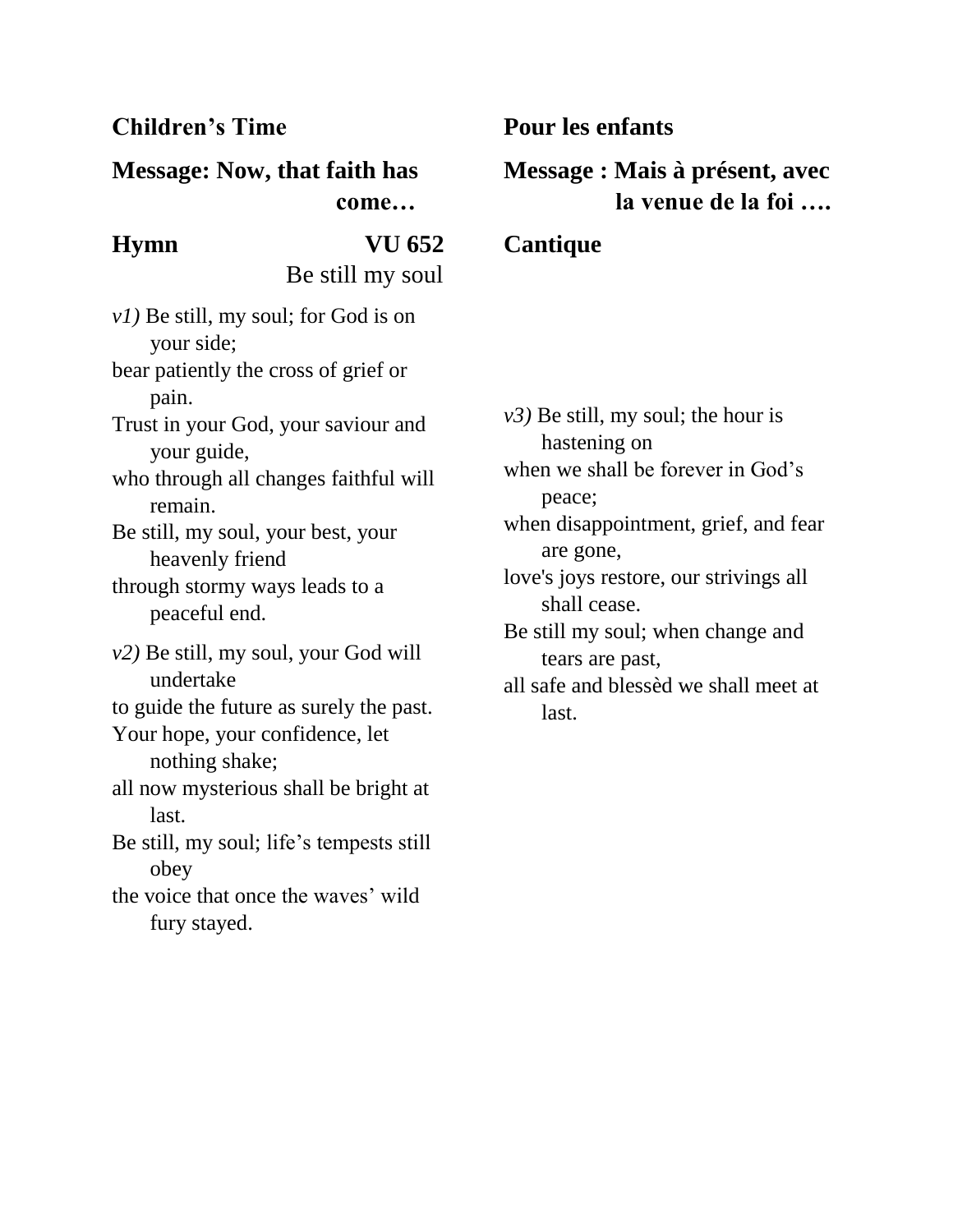## **Offering**

## **Prayers of the People**

Gracious God who forgives and forgives and forgives, we acknowledge our sins. *(a time of silent prayer)* When unknowingly we have hurt others in clumsy attempts at kindness, please, forgive us. Our troubles we do not hide.

### *(a time of silent prayer)*

When we hold still and watch others be hurt or allow unkind policies to hurt others and offer no challenge, please, forgive us. We confess our transgressions to you.

*(a time of silent prayer)*

We are wrong; we are sorry. You forgive us our shortcomings, and so we pray to you during this time of worship.

Please preserve us from trouble. Surround us with songs of deliverance and grant that the Holy Spirit will instruct us in the way we must go. May her counsel and wisdom settle upon us.

We are not like a horse or a mule. who need a bridle and bit to be brought forward.

We come willingly, ready to be forgiven and to learn from our mistakes.

In Jesus' name, we dare say:

*- Elizabeth Stewart, St. Paul's U.C., Burns Lake, B.C.*

## **Offrande**

## **Intercession**

Dieu de grâce qui pardonne encore et encore et encore et toujours, nous reconnaissons nos péchés. *(moment de prière en silence)* Lorsque, sans le percevoir, nous avons blessé autrui par nos gestes maladroits de bonté, nous t'en prions, pardonne-nous. Nous ne cachons pas notre désarroi.

*(moment de prière en silence)* Lorsque nous demeurons impassibles alors que sous nos yeux des gens sont blessés, lorsque nous tolérons des politiques mesquines qui leur font violence, nous t'en prions, pardonnenous. Nous te confessons nos transgressions.

## *(moment de prière en silence)*

Tu pardonnes nos manquements c'est pourquoi nous te prions en ce temps de culte. Nous te le demandons, préserve-nous de la confusion et du mal. Entoure-nous de chants de délivrance et accorde-nous de suivre les directions du Saint-Esprit sur les chemins que nous devons suivre. Que l'Esprit nous conseille et veille sur nous. Nous ne sommes pas comme un cheval ou un âne qui ont besoin d'une bride ou d'un mors pour avancer. Nous venons volontairement, disposés à accueillir le pardon et à apprendre de nos erreurs.

Nous osons prier au nom de Jésus :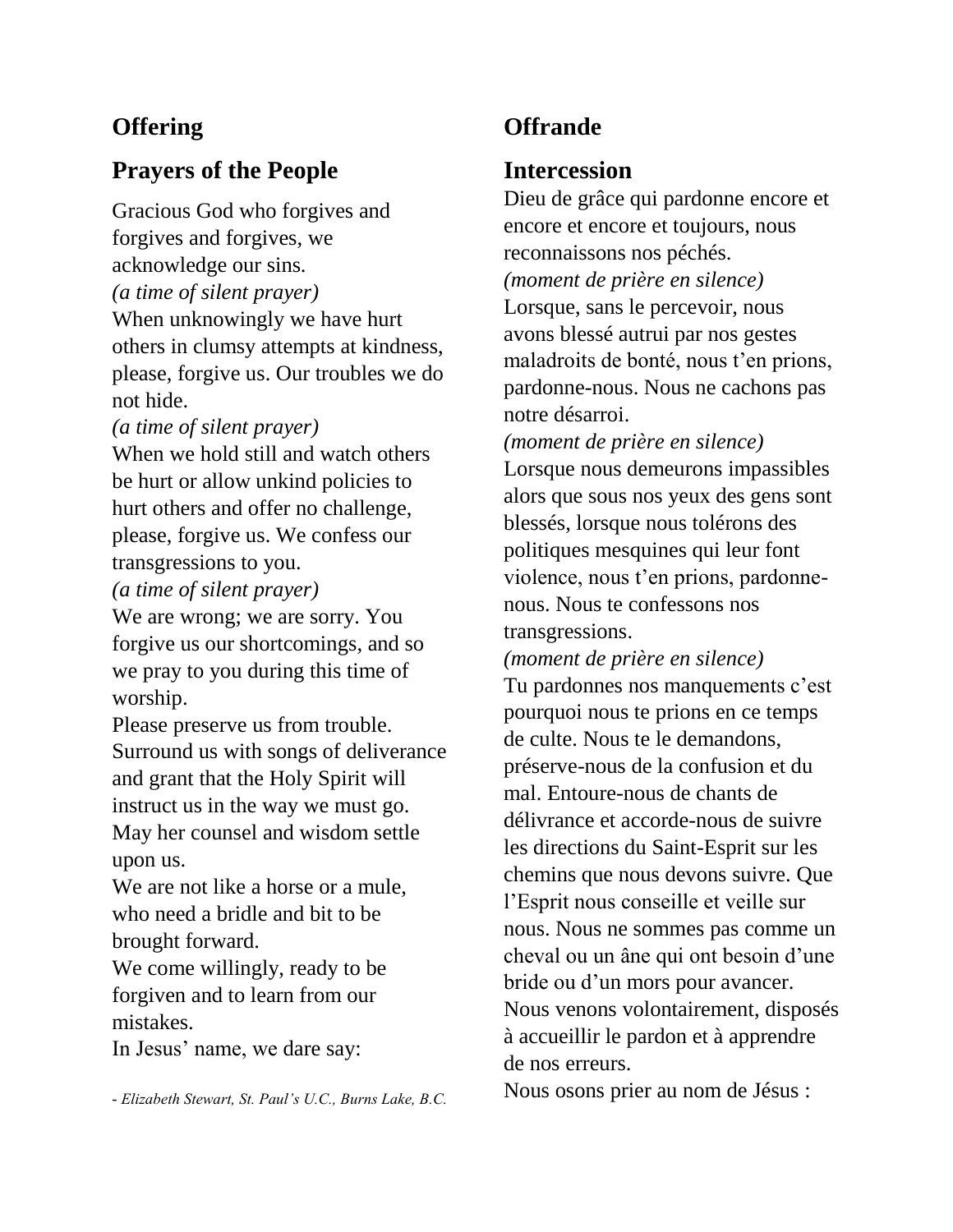**Our Father, who art in heaven, hallowed be thy name, thy kingdom come, thy will be done, on earth as it is in heaven. Give us this day our daily bread,**

**And forgive us our trespasses, as we forgive those who trespass against us.**

**And lead us not into temptation, but deliver us from evil: For thine is the kingdom, the power, and the glory forever and ever. Amen.**

**Notre Père qui es aux cieux, que ton nom soit sanctifié, que ton règne vienne, que ta volonté soit faite sur la terre comme au ciel. Donne-nous aujourd'hui notre pain de ce jour. Pardonne-nous nos offenses comme nous pardonnons aussi à ceux qui nous ont offensés.** 

**Et ne nous soumets pas à la tentation, mais délivre-nous du mal. Car c'est à toi qu'appartiennent le règne, la puissance et la gloire, aux siècles des siècles. Amen.**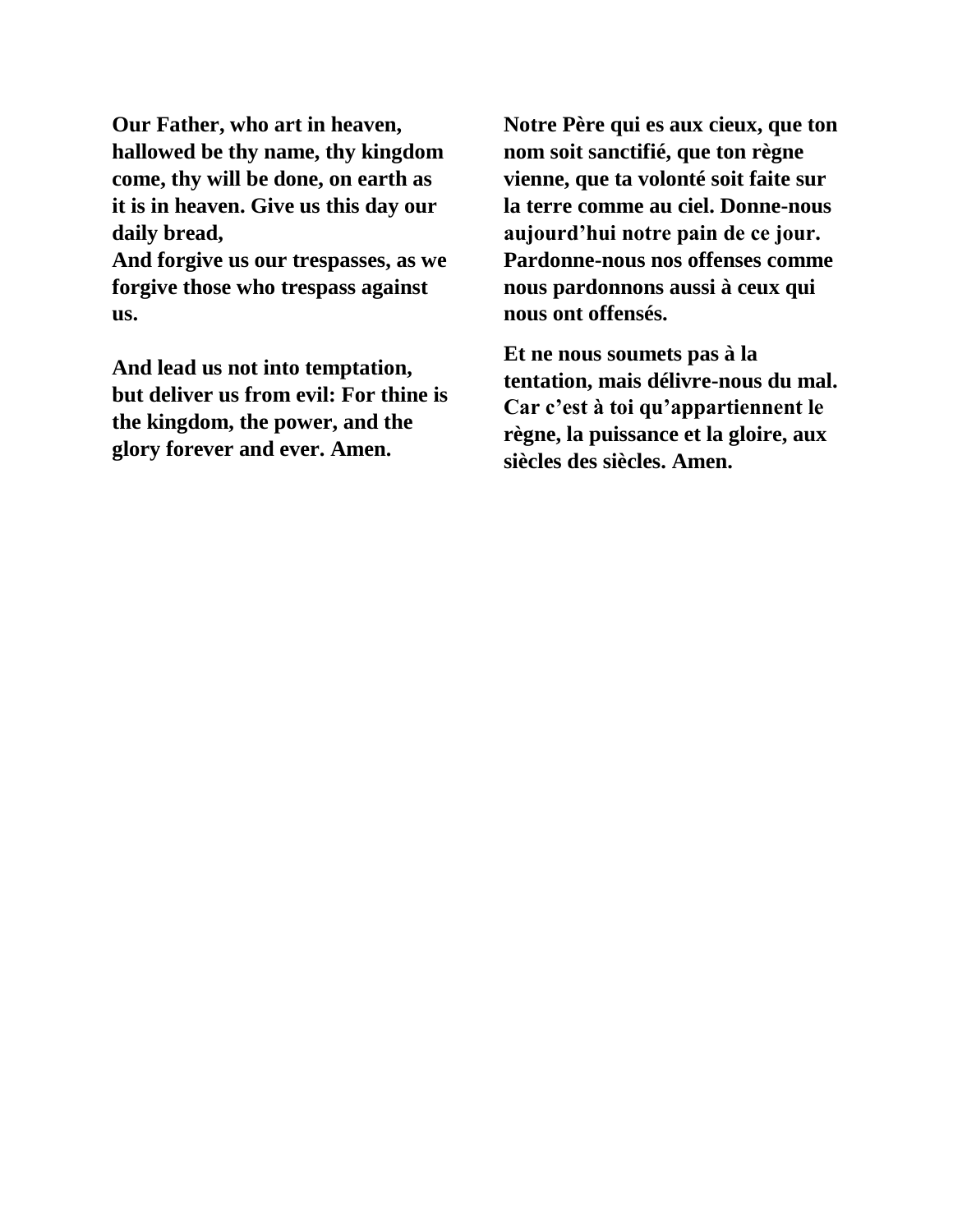## **Hymn VU 651**

Guide me, O thou great Jehovah

*v1)* Guide me, O thou great Jehovah, pilgrim through this barren land; I am weak, but thou art mighty; hold me with thy powerful hand. Bread of heaven, bread of heaven, feed me till I want no more, feed me till I want no more.

*v2)* Open now the crystal fountain, whence the healing stream doth flow. Let the fire and cloudy pillar lead me all my journey through. Strong deliverer, strong deliverer, be thou still my strength and shield, be thou still my strength and shield.

*v3)* When I tread the verge of Jordan, bid my anxious fears subside; death of death, and hell's destruction, land me safe on Canaan's side: songs of praises, songs of praises I will ever give to thee, I will ever give to thee.

# **Cantique VU 651a** Guide-moi, Berger fidèle

*v1)* Guide moi, Berger fidèle, en ce monde pèlerin, prends à toi mon coeur rebelle, guide-moi, sois mon soutien, pain de vie, pain de vie, de ta grâce nourris-moi, de ta grâce, nourris-moi

*v2)* Christ, tu es la source vive des biens les plus précieux fais que pour toi seul je vive, guide-moi du haut des cieux; viens, protège, viens protège, sois mon roc, mon bouclier, sois mon roc, mon bouclier.

*v3)* Du Jourdain je suis les rives; quand j'ai peur, rassure-moi. À Sion, qu'enfin j'arrive, affermis ma faible foi; tes louanges, tes louanges à jamais je chanterai, à jamais je chanterai.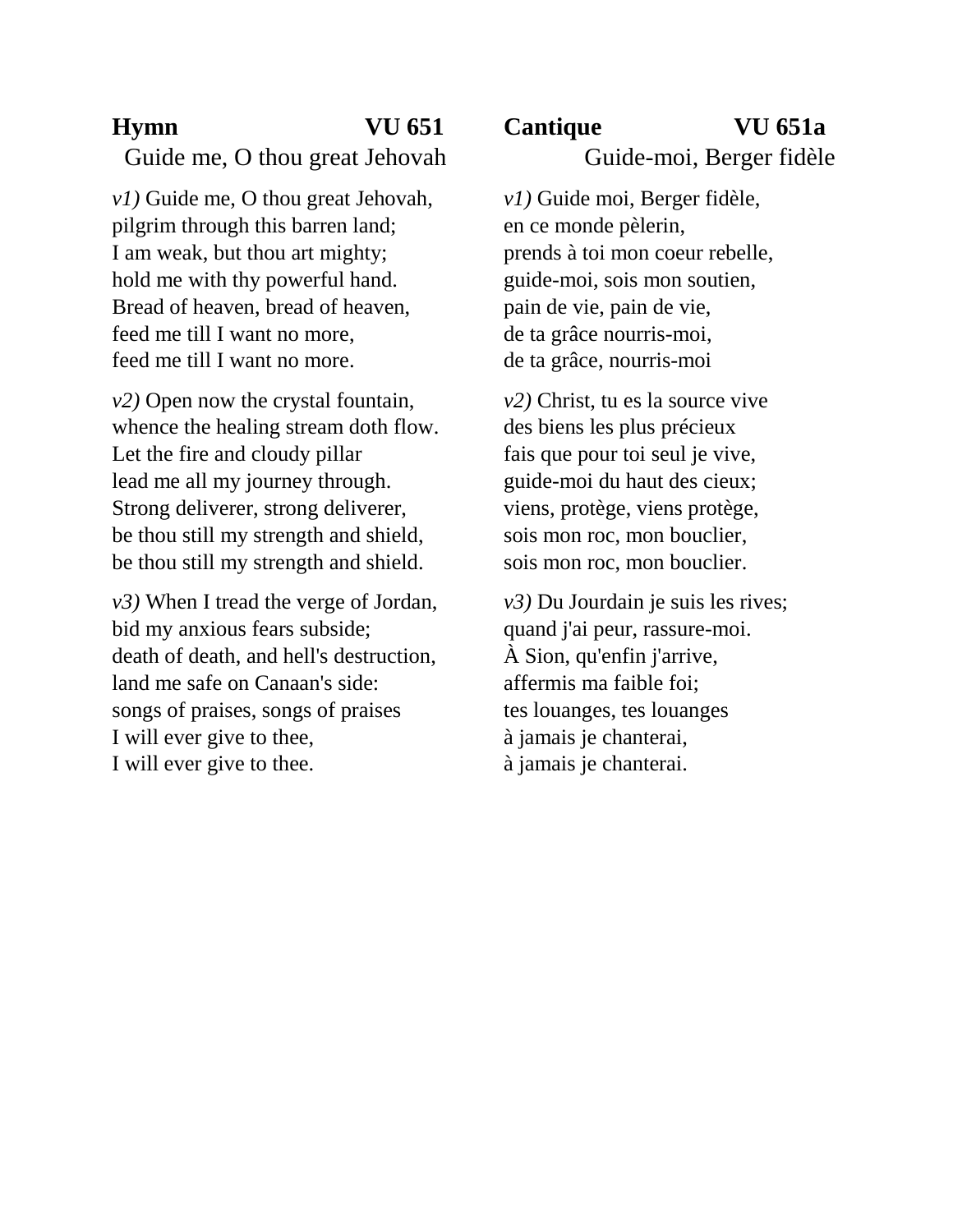## **Benediction**

## **Bénédiction**

## **Final Chorale**

## Siyahamba

v1) Siyahamb' ekukhanyen KwenKhos (4x) Siyahamba, Siyahamba, Siyahamb'ekukhanyen kwenkos.

v2) We are marching in the light of God  $(4x)$ We are marching, we are marching We are marching in the light of God.

## **Postlude**

*v3)* Nous marchons à la lumière de Dieu (4x) Nous marchons, nous marchons, Nous marchons à la lumière de Dieu!

## **Postlude**